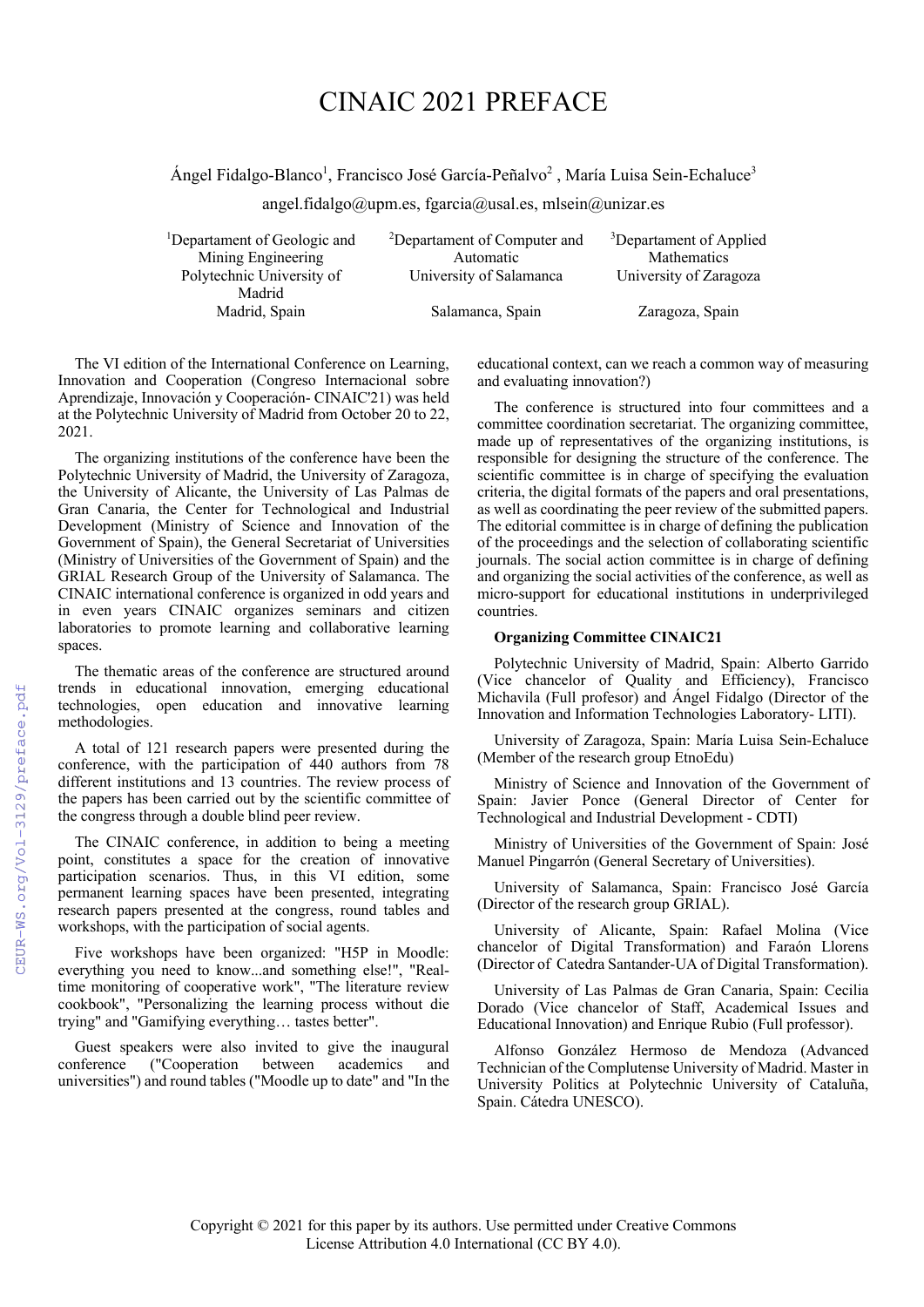Domingo J Gallego (Director of EBS Education. EBS Business School).

#### **Secretary of CINAIC 21**

María Luisa Sein-Echaluce Lacleta, University of Zaragoza, Spain (Secretary of the Organizing Committee and president of the Scientific Committee)

Ángel Fidalgo Blanco, Polytechnic University of Madrid, Spain (President of the Organizing Committee)

Francisco José García Peñalvo, University of Salamanca, Spain (President of the Editorial Committee)

#### **Editorial Committee CINAIC 21**

President: Francisco José García Peñalvo. University of Salamanca. Spain.

Coordination: María Luisa Sein-Echaluce Lacleta. University of Zaragoza. Spain.

## **Social Action Committee CINAIC 21**

Copresident (responsible of internal action): David Fonseca Escudero. University Ramon Llull, Spain

Copresident (responsible of external action): Raquel García Sein-Echaluce. Spain

# **Scientific Committee CINAIC 21**

María Luisa Sein-Echaluce, University of Zaragoza, Spain (President del Scientific Committee)

- Ana Rosa Abadía Valle, University of Zaragoza, Spain
- José-Tomás Alcalá Nalvaiz, University of Zaragoza, Spain
- Mario Alberto Alvarado Lorenzo, European University Miguel de Cervantes, Spain
- Daniel Amo Filvà, University Ramon Llull, Spain
- Carmen Graciela Arbulú Pérez Vargas, University César Vallejo, Perú
- Francisco Arcega, University of Zaragoza, Spain
- Ana-María Balbín, Pontificia Catholic University of Perú, Perú
- Fernando Barrio-Parra, Polytechnic University of Madrid, Spain
- Adrià Benet Prats, CRA Benavites Quart of les Valls, Spain
- Miriam Benhayon, Metropolitan University, Venezuela
- Alfredo Berbegal Vázquez, University of Zaragoza, Spain
- Concepción Bueno García, University of Zaragoza, Spain
- Ricardo Castedo, Polytechnic University of Madrid, Spain
- Joaquín Castelló, University Jaume I, Spain
- Cristina Ceballos Hernández, University of Sevilla, Spain
- Patricia Compañ, University of Alicante, Spain
- Miguel Ángel Conde, University of León, Spain
- María Del Carmen Cruz, University of Cádiz, Spain
- Javier Esteban Escaño, University of Zaragoza, Spain
- Ana Lucía Esteban Sánchez, University of Zaragoza, Spain
- Francisco José Fernández-Cruz, Complutense University of Madrid, Spain
- Ángel Fidalgo, Polytechnic University of Madrid, Spain
- Patricia Florentín, University of Zaragoza, Spain
- David Fonseca, La Salle, University Ramon Llull, Spain
- Alicia García-Holgado, University of Salamanca, Spain
- Laura García-Ruesgas, University of Sevilla, Spain
- María Francisca Gomes Ferreira, University Agostinho Neto, Angola
- Inmaculada Gómez-Ibánez, University of Zaragoza, Spain
- Juan José González Ortiz, Catholic University San Antonio of Murcia, Spain
- Marta Gómez Gómez, University San Jorge, Spain
- Miguel Hernández, Catholic University of Valencia, Spain
- Isabel Herrando, University of Zaragoza, Spain
- Patricio Ricardo Humanante Ramos, University of Chimborazo, Ecuador
- Daniel Jiménez, University San Jorge, Spain
- Jorge Joo, Metropolitan University of Education Sciences, Chile
- Helmut Leighton, University of Antofagasta, Chile
- Dolores Leris, University of Zaragoza, Spain
- Iván Lidón, University of Zaragoza, Spain
- Faraón Llorens-Largo, University of Alicante, Spain
- Guilhermina Lobato Miranda, University of Lisboa, Portugal
- Ana López Torres, University of Zaragoza, Spain
- José Luis Martin Núñez, Polytechnic University of Madrid, Spain
- Domingo Alfonso Martin Sánchez, Polytechnic University of Madrid, Spain
- Ana Martin Suárez, University of Salamanca, Spain
- Vicente Martínez García, University Jaume I, Spain
- Margarita Martínez Núñez, Polytechnic University of Madrid, Spain
- Fernando Martínez-Abad, University of Salamanca, Spain
- Abel Merino Orozco, University of Burgos, Spain
- Amaralina Miranda de Souza, University of Brasilia, Brasil
- Lucia Núñez Sánchez, University of Huelva, Spain
- José Eugenio Ortiz, Polytechnic University of Madrid, Spain
- Luis Payá Castelló, University Miguel Hernández of Elche, Spain